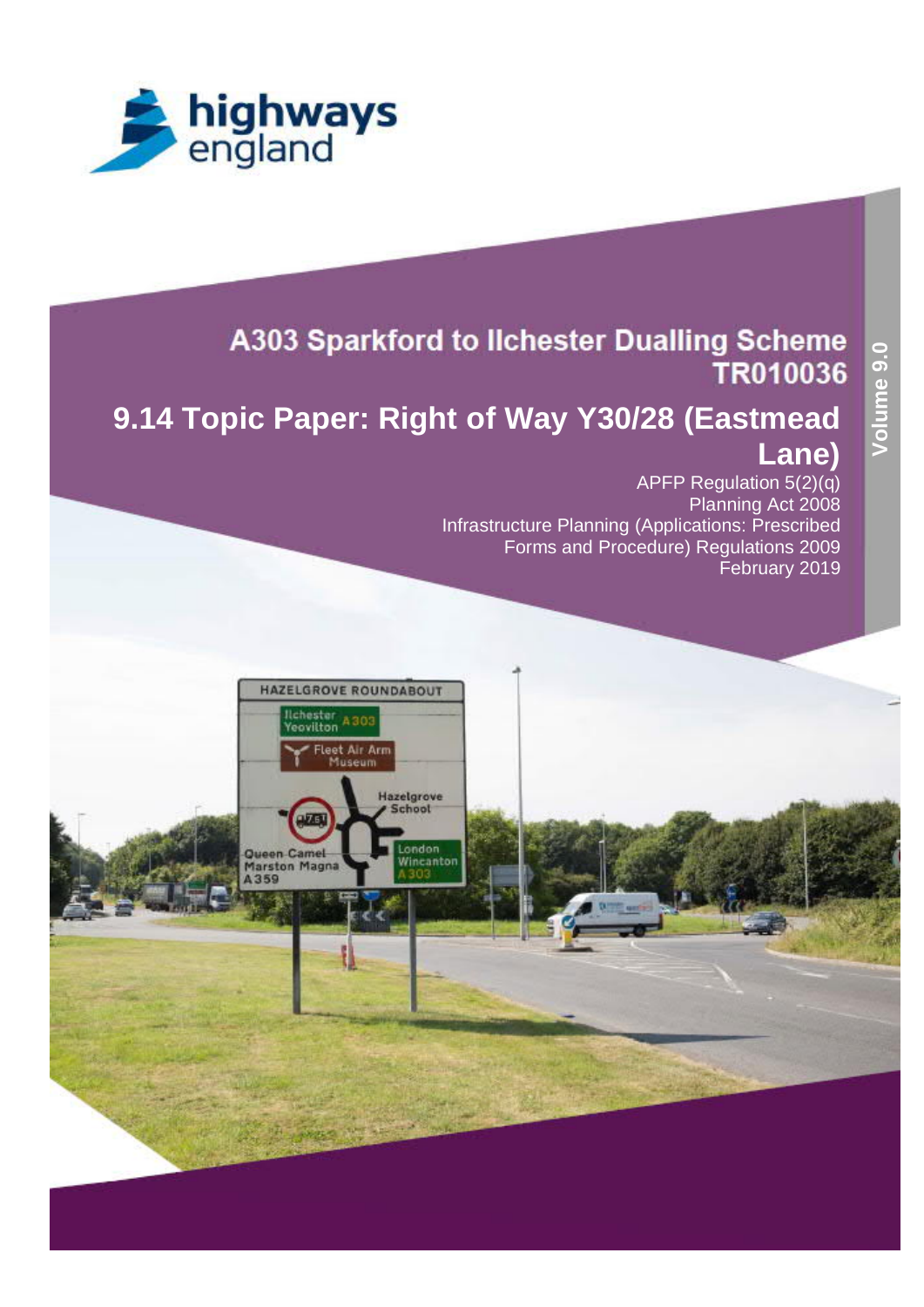Infrastructure Planning

#### Planning Act 2008

**The Infrastructure Planning (Applications: Prescribed Forms and Procedure) Regulations 2009**

## **A303 Sparkford to Ilchester Dualling Scheme**

Development Consent Order 201[X ]

**DCO Topic Paper: Right of Way Y30/28 (Eastmead Lane)**

| <b>Regulation Number:</b>             | Regulation $5(2)(q)$                                                          |  |
|---------------------------------------|-------------------------------------------------------------------------------|--|
| <b>Planning Inspectorate Scheme</b>   | TR010036                                                                      |  |
| <b>Reference</b>                      |                                                                               |  |
| <b>Application Document Reference</b> | 9.14                                                                          |  |
|                                       |                                                                               |  |
| Author:                               | A303 Sparkford to Ilchester Dualling Scheme<br>Project Team, Highways England |  |

| <b>Version</b> | <b>Date</b>   | <b>Status of Version</b>  |
|----------------|---------------|---------------------------|
|                | February 2019 | For Deadline 3 submission |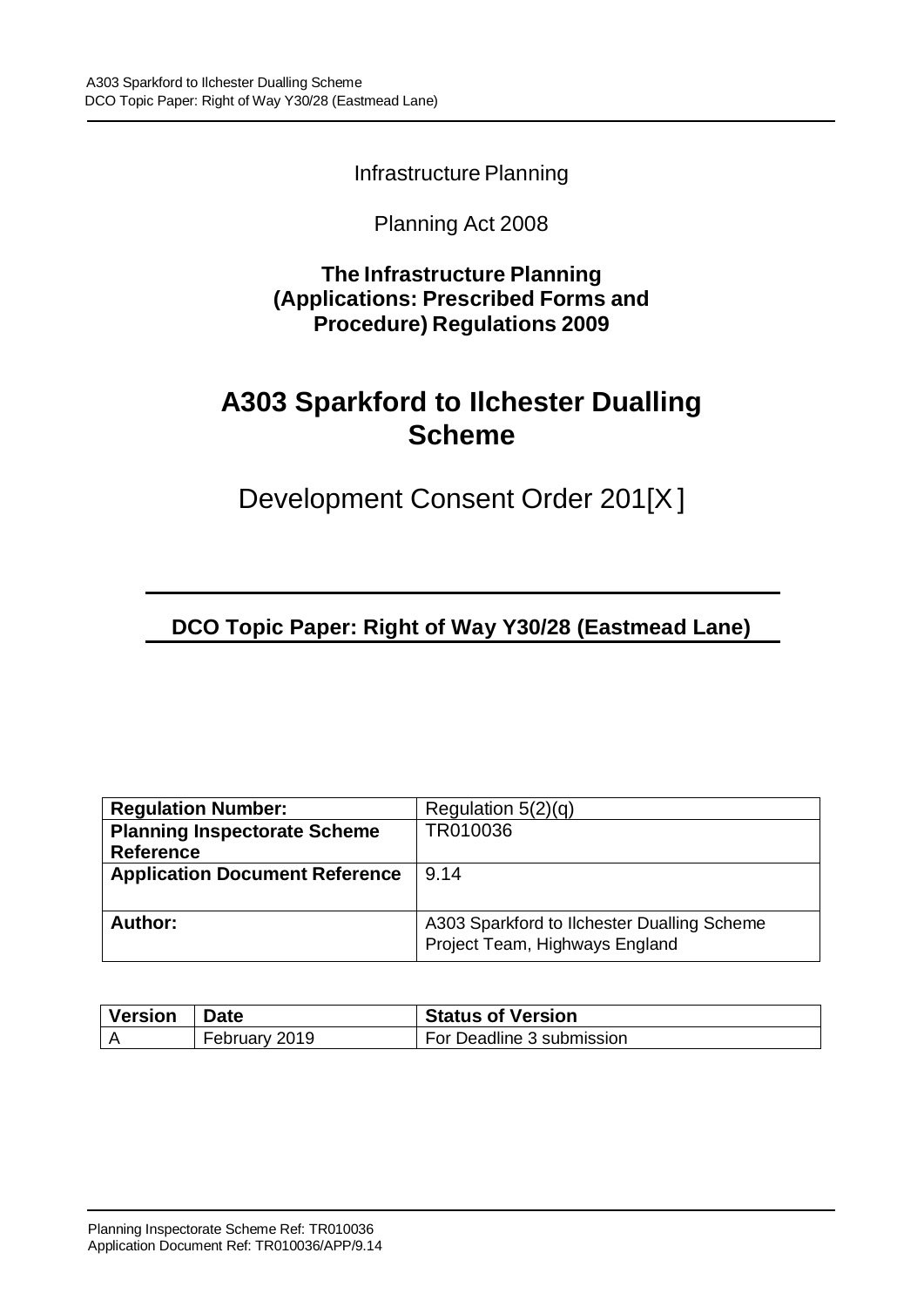#### **Table of Contents**

|                | <b>Introduction</b>                         |                                                          |    |
|----------------|---------------------------------------------|----------------------------------------------------------|----|
|                | 1.1                                         | Purpose of this topic paper                              |    |
| 2 <sup>1</sup> |                                             | Description of the existing NMU network                  | 2  |
|                | 2.1                                         | <b>Local context</b>                                     | 2  |
|                | $2.2^{\circ}$                               | Legal status of RoW Y30/UN (Higher Farm Lane) and Y30/29 | 3  |
|                | Description of the proposals<br>$3^{\circ}$ |                                                          |    |
|                | 3.1                                         | <b>Scheme development</b>                                | 4  |
|                | 3.2                                         | <b>Existing and future use</b>                           | 4  |
|                | 3.3                                         | <b>Consultation</b>                                      | 4  |
|                | 3.4                                         | Convenience, safety, comfort and accessibility           | 5  |
|                | 3.5                                         | <b>Selection of facility</b>                             | 6  |
|                | 3.6                                         | <b>Audit</b>                                             | 6  |
|                | 3.7                                         | <b>Assessment</b>                                        |    |
|                |                                             | <b>Conclusions</b>                                       | 10 |
|                |                                             |                                                          |    |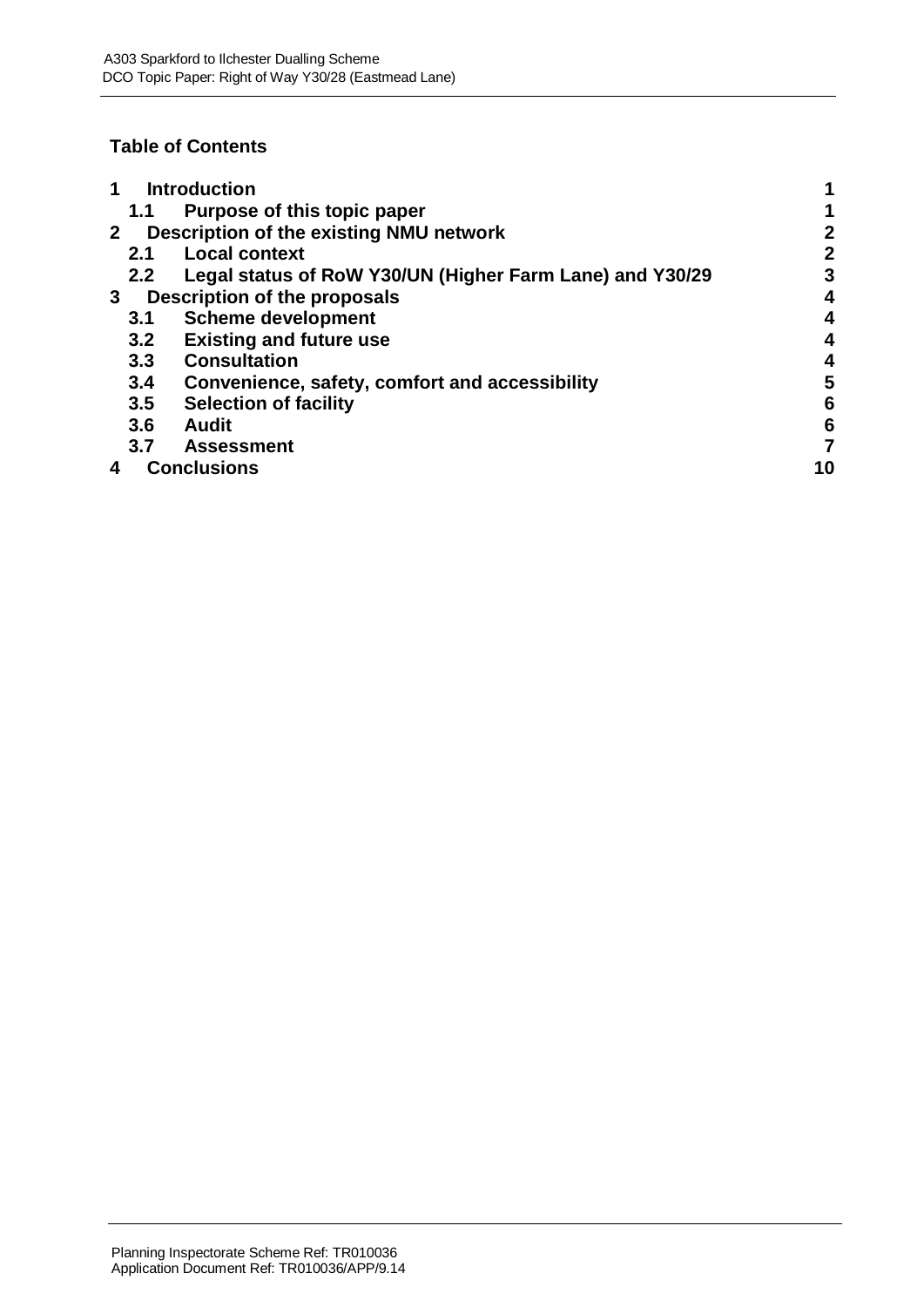## **1 Introduction**

#### **1.1 Purpose of this topic paper**

1.1.1 Right of Way Y30/28 (also known as Eastmead Lane) is scheduled in Part 1, Schedule 4 of the draft Development Consent Order (DCO) [APP-017] to be stopped up over a distance of 27 metres northwards from its junction with the existing A303. The extents of the closure are shown as a red dotted line in inset C of sheet 1 of the Rights of Way and Access Plans [APP-007]. An extract of this sheet, showing the extent of closure, can be seen in Figure 1.1

Figure 1.1 Location of Eastmead Lane and extent of stopping up



Source: Rights of Way and Access Plans [APP-007]

- 1.1.2 Somerset County Council (SCC), South Somerset District Council (SSDC) and the South Somerset Bridleways Association (SSBA) have all raised concerns in their Relevant Representations [RR-040, RR-041 and RR-026 respectively] regarding the impact of the closure of this link, and have submitted descriptions of an alternative which they believe should be included in the scheme. Further details of that alternative are included in section [4] below. Further submissions including a Written Representation by SSDC [REP2-016] and the Joint Local Impact Report by SCC and SSDC [REP2-049 and REP2-019] have all reinforced their position in this matter.
- 1.1.2 The purpose of this topic paper is to explain the rationale behind the closure of this link, the impacts on the rights of way network of this closure, the proposed mitigation and the reasons for selection of it. The paper will also provide an explanation as to why the alternative identified by SCC, SSDC and SSBA has not been adopted.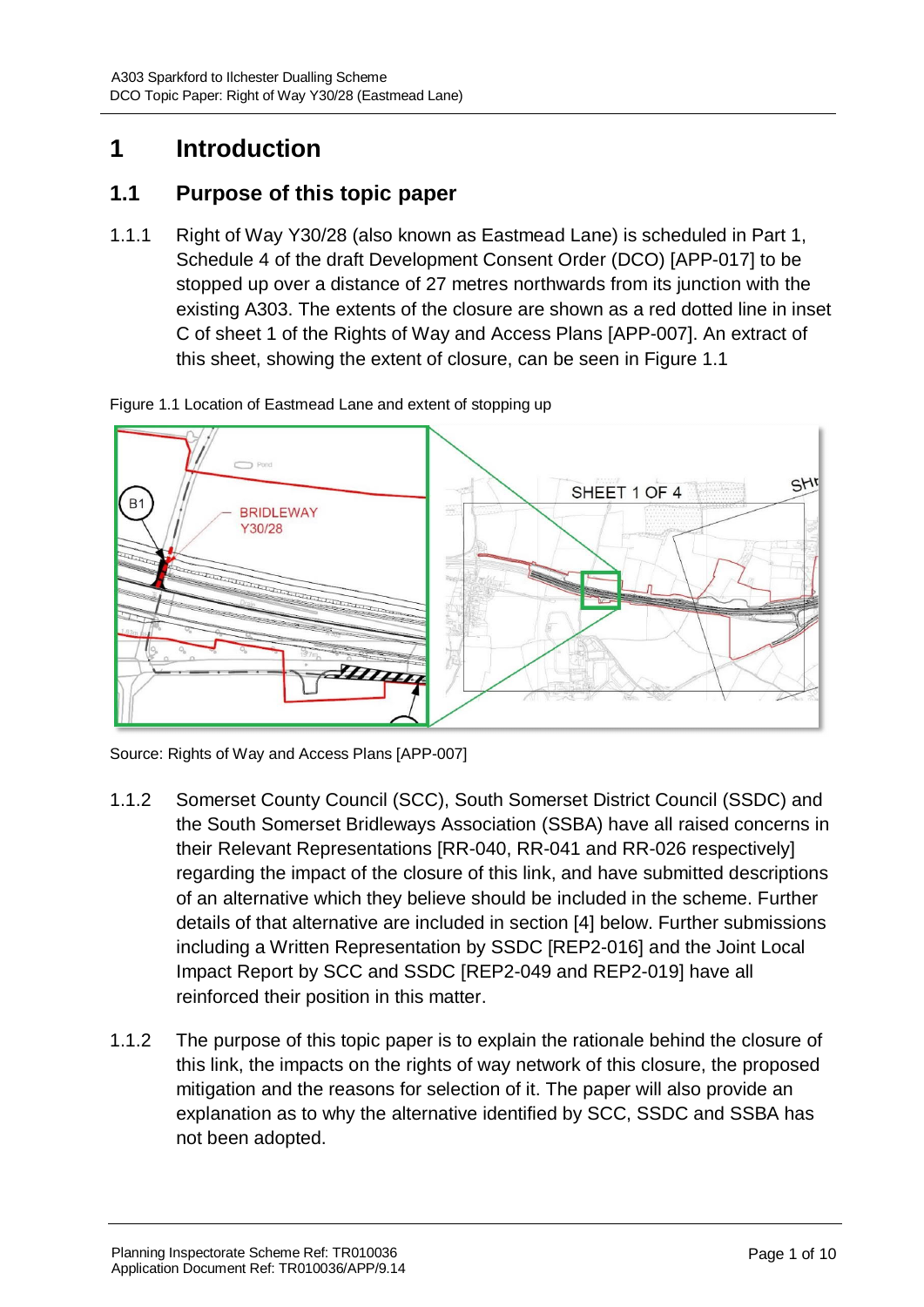## **2 Description of the existing NMU network**

#### **2.1 Local context**

2.1.1 Eastmead Lane is a bridleway running north from the A303 for a distance of approximately 2 kilometres. Its location within the context of the local RoW network, details of which were obtained from SCC's definitive map and statement, is shown in Figure 2.1.

 $Carv$ **Fitzpaine**  $16/26$  $Y27/26$ (Downhead Lane) (Higher Farm Lane)  $t_{4n_{\rm eq}}$ **MN/08 M30/28** Eastmeet 130/28 Downhead  $Y_{30/29}$ **Higher Farm Lane** Podimore Accommodation **Bridge** 

Figure 2.1 Extent of Eastmead Lane within the context of the local RoW network

Source: Background mapping: Ordnance Survey, Rights of Way: SCC definitive map at https://roam.somerset.gov.uk/roam/map

- 2.1.2 At its northern end Eastmead Lane connects to the wider RoW network north to Cary Fitzpaine via RoW L6/26, and east to Downhead via RoW Y27/26.
- 2.1.3 A bridleway (Y30/29) runs westwards from Eastmead Lane to connect to a public footpath (Y30/UN) at Higher Farm Lane.
- 2.1.4 At its southern end, Eastmead Lane was severed by the construction of the A303 Podimore Bypass (in the late 1970s). Eastmead Lane is accessible from the eastbound verge of the A303 although there are no non-motorised user facilities in the verge of the A303 to facilitate this safely and comfortably.
- 2.1.5 Historically, Eastmead Lane is likely to have extended to the south of the existing A303 alignment, although this connection has not been available since the construction of the Podimore Bypass. There is no corresponding right of way on the south side of the A303 and therefore no option for NMUs to make an at-grade crossing of the A303 between Eastmead Lane and the existing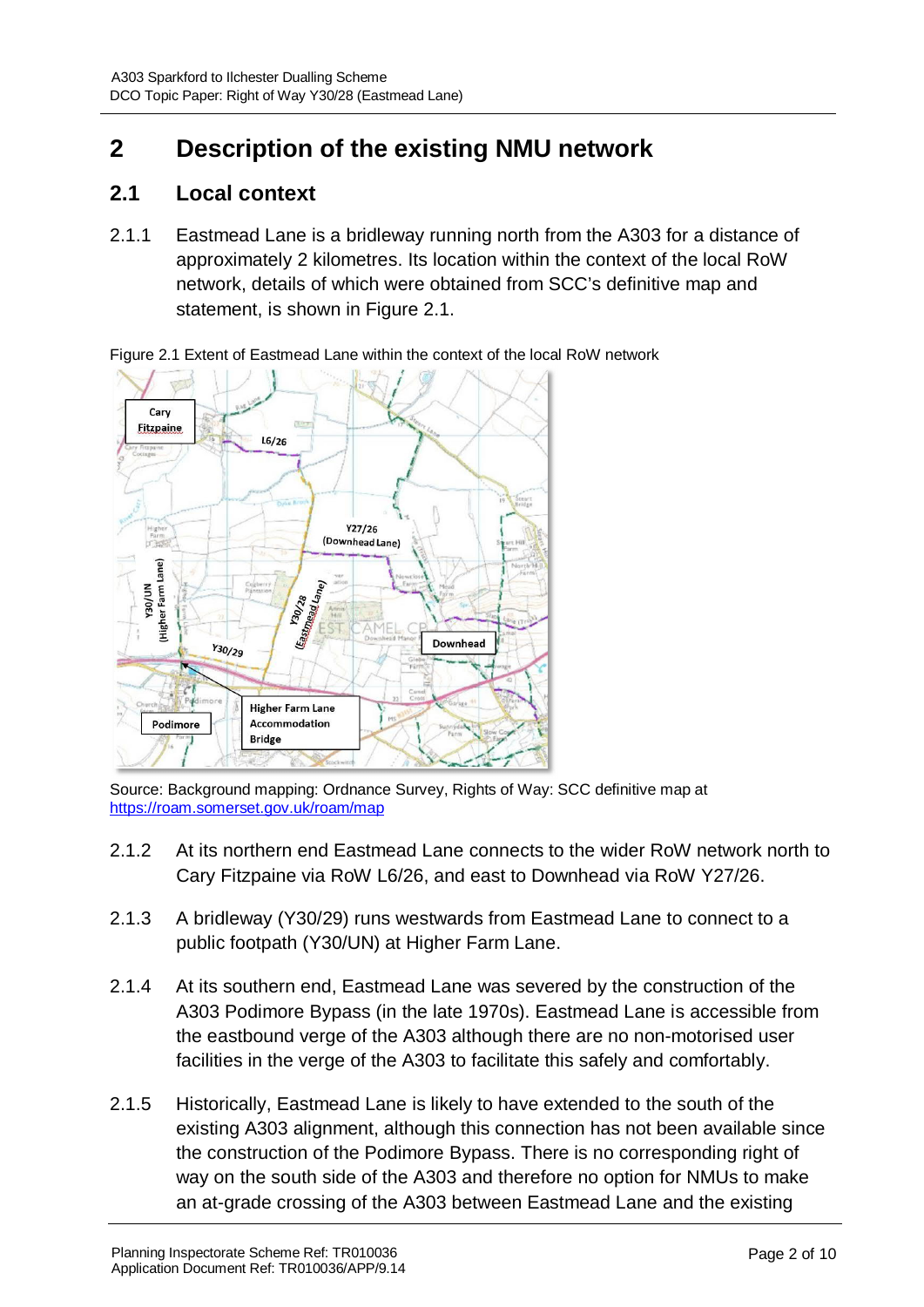lanes to the south. Even if such a right of way did exist, an at-grade crossing of the A303 from north to south is considered unsafe and uncomfortable due to the width of the carriageway and speed of traffic. The junction of Eastmead Lane with the A303 is shown in Figure 2.2.

2.1.6 The quality of this section of Eastmead Lane has been assessed as 'very poor' in Table 12.10 of Chapter 12 of the Environmental Statement [APP-049].

Figure 2.2 Existing junction between the A303 and Eastmead Lane





Source: Google Maps

(a) Aerial (b) Looking north along Eastmead Lane from the A303 westbound carriageway (viewpoint shown by a white arrow in the aerial image)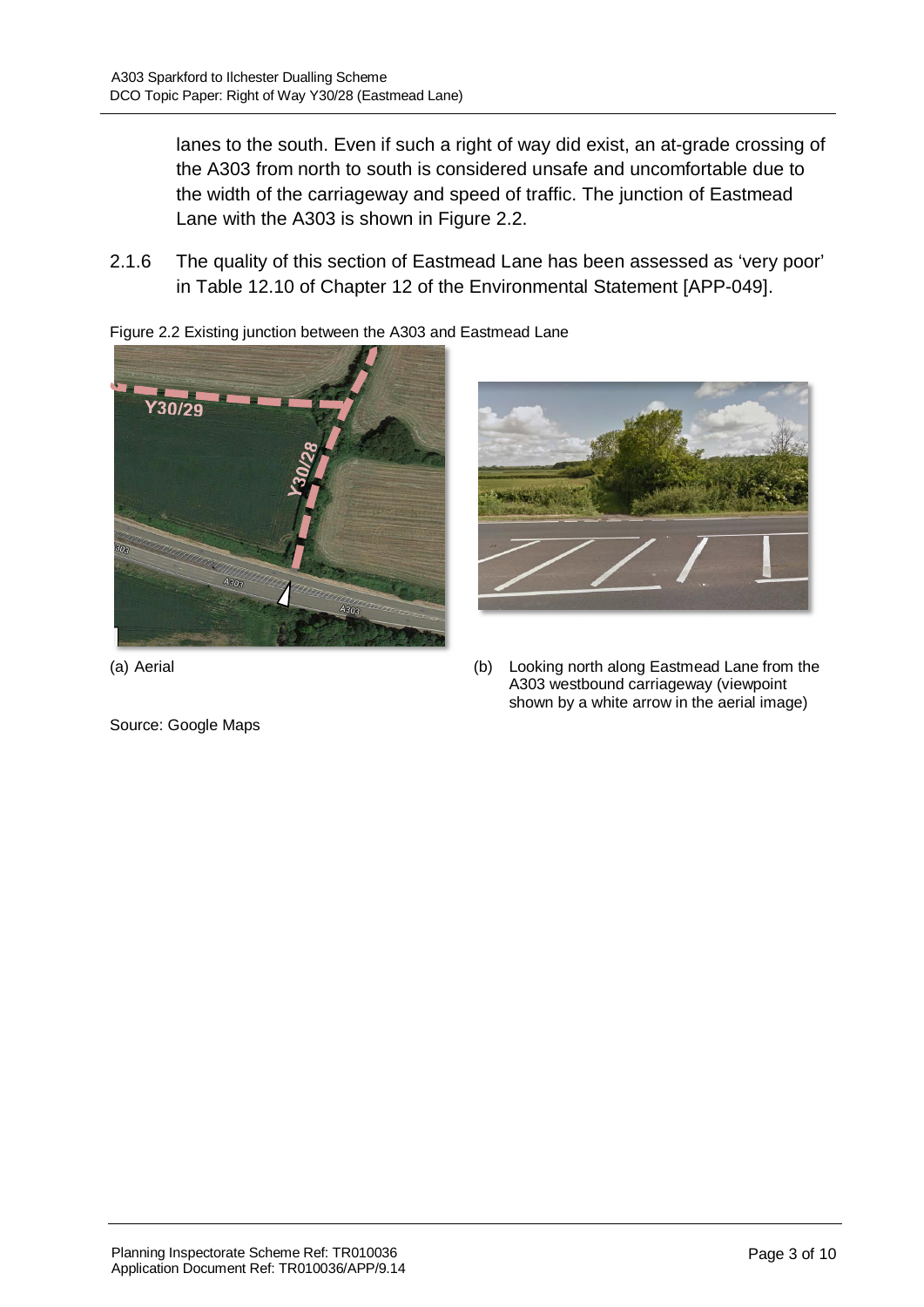### **3 Description of the proposals**

#### **3.1 Scheme development**

- 3.1.1 Mitigation measures and proposed new routes for NMUs have been determined using the approach set out in Chapter 3 of TA91/05 "Provision for Non Motorised Users" (in the Design Manual for Roads and Bridges). This involves the following steps:
	- · Determine existing and future use
	- · Consultation
	- · Optimise convenience, safety, comfort and accessibility
	- Selection of type of facility
	- · Audit
	- **Assessment**
- 3.1.2 The following text outlines how this has taken place with regards to the proposed mitigation for the closure of Eastmead Lane.

#### **3.2 Existing and future use**

- 3.2.1 Existing use of this part of Eastmead Lane was found to be reasonably low during NMU surveys that were conducted in 2016 [documented in APP-093]. Four pedestrians were observed using the route during the August survey, and no users were observed at all during the September survey. During a site visit in June 2018 this section of Eastmead Lane was observed to be impassable due to heavy overgrowth.
- 3.2.2 The low level of existing use is considered to be due to the poor quality access to the southern end of the bridleway. This suppression of demand is likely to prevail unless the southern connection is resolved and so it is difficult to assess the potential level of future use. However, liaison with SCC and SSBA has identified Eastmead Lane as a route with good potential due to the high quality access to the wider RoW network at its northern extents. If the poor connection at its southern end could be resolved, then this will integrate Eastmead Lane with the surrounding rights of way network much more comprehensively than the present situation.

#### **3.3 Consultation**

3.3.1 Non-statutory and statutory consultation exercises were held early in 2017 and 2018 respectively. In addition a Technical Working Group (TWG) has been established between SCC and Highways England's technical advisors, Mott MacDonald-Sweco JV, throughout 2018 and discussions have been held with SCC's rights of way service manager. Proposed rights of way facilities were discussed at a number of TWG meetings.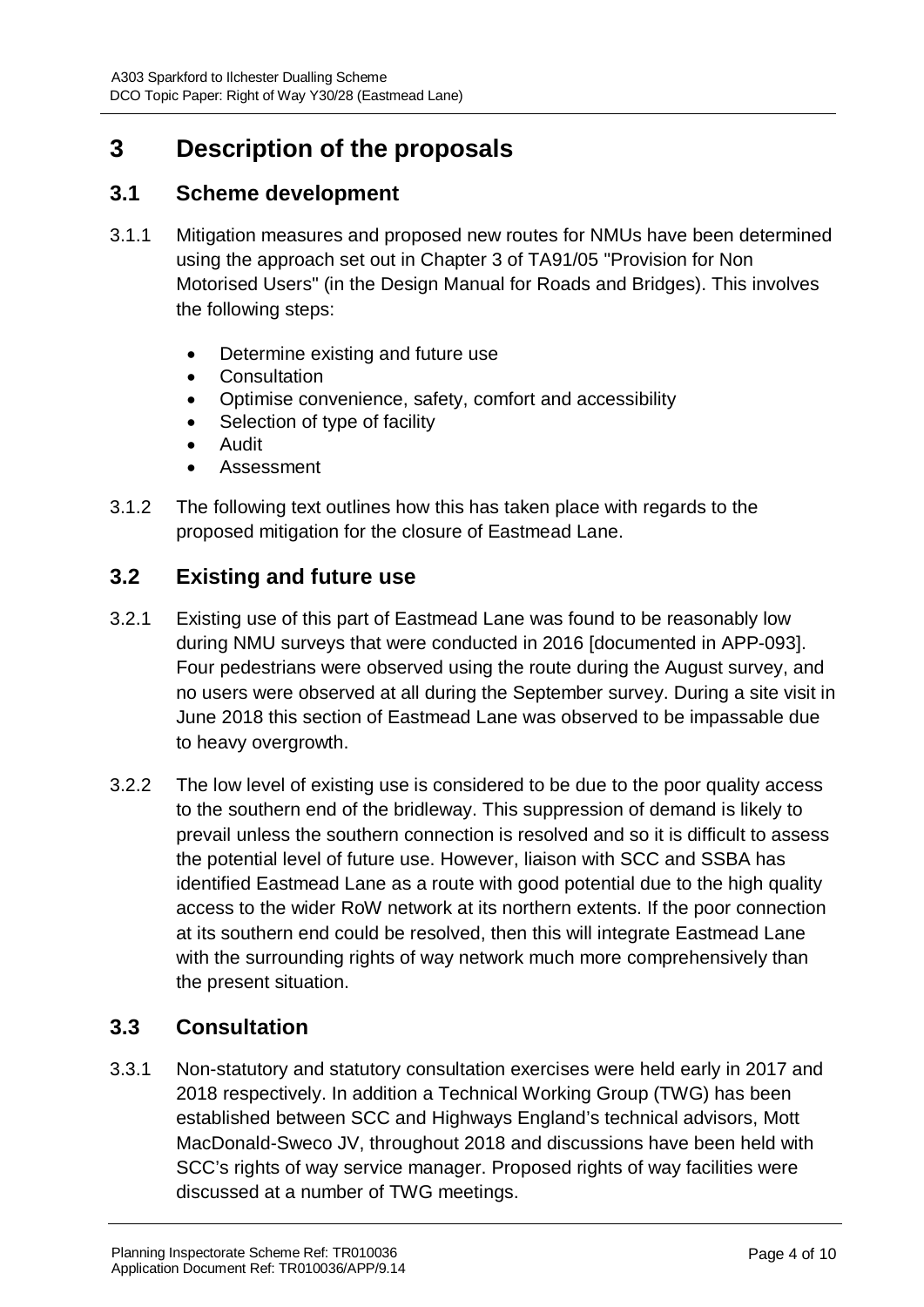#### **3.4 Convenience, safety, comfort and accessibility**

- 3.4.1 The design is required to appropriately mitigate for the adverse impacts of the DCO scheme on public rights of way in terms of convenience, safety, comfort and accessibility. In respect of the closure of the short section of Eastmead Lane, the potential impact on journeys indicated as EB1, EB2, WB1, WB2 and X in Figure 3.1 was considered during scheme development.
- 3.4.2 Journeys involving the eastbound A303 (EB1 and EB2) are currently possible by NMUs although uncomfortable and unsafe due to the speed of traffic and lack of NMU provision in the verge. In particular EB1 would involve travel along the dual carriageway Podimore Bypass from the Podimore Roundabout. However, since these journeys are possible and would be impacted upon by the scheme it is considered that mitigation is required.
- 3.4.3 Journeys involving the westbound A303 (WB1 and WB2) would involve crossing central hatched road markings that road users should not enter unless forced to do so. These journeys are therefore not considered to be possible in the current layout and do not require mitigation.
- 3.4.4 Journeys involving crossing the existing A303 from north to south and vice versa (indicated by X in Figure 3.1) are not possible as there is currently no right of way leading to the southern verge of the A303. These journeys are therefore not considered to be possible in the current layout and do not require mitigation.



Figure 3.1 Assessed NMU journeys

3.4.5 Based on the above assessment it was considered most appropriate to reconnect the stopped up southern end of Eastmead Lane by providing a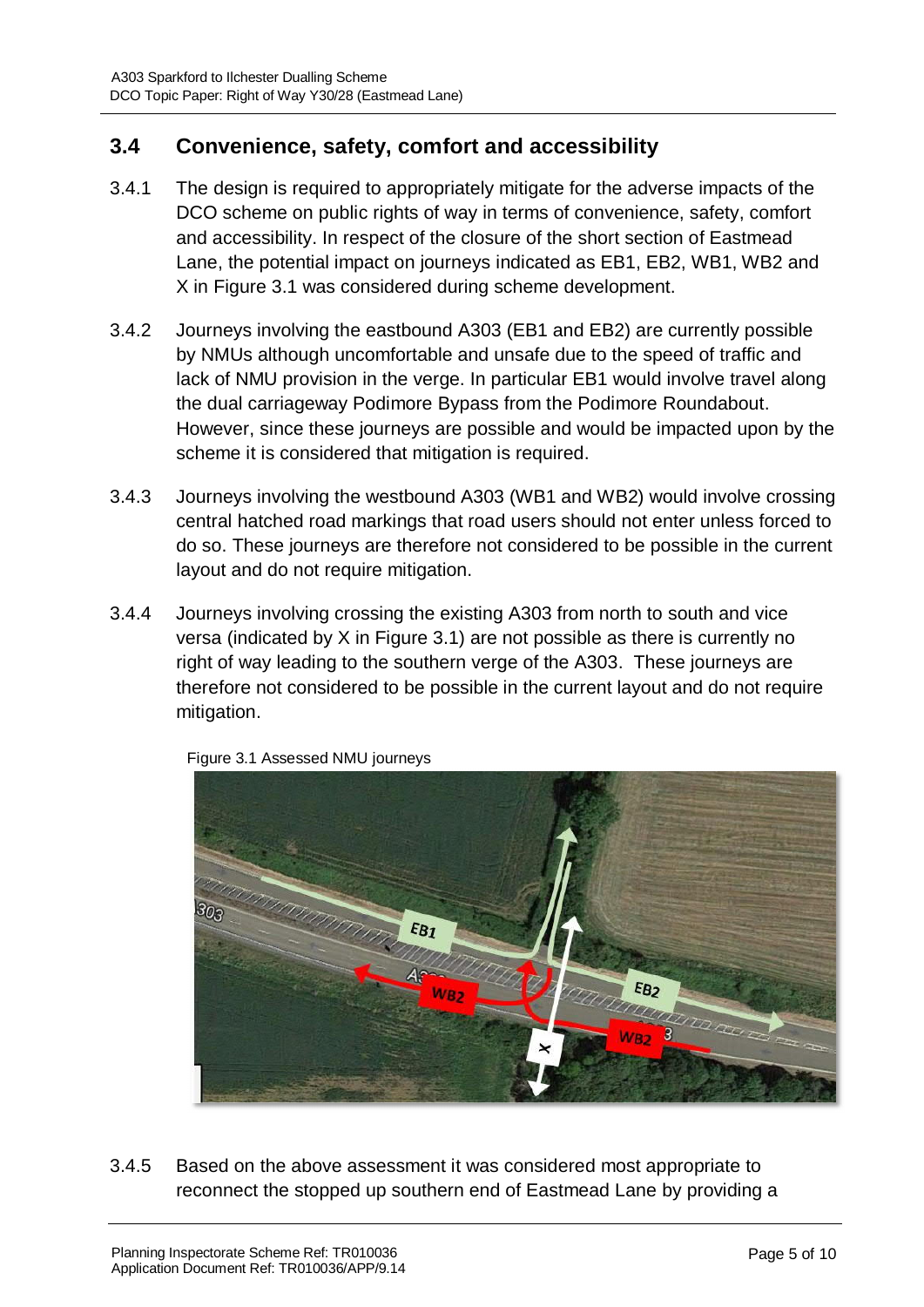diversion to the east. This will provide a safe, convenient and comfortable alternative to the most likely existing journey, EB2. It will follow a proposed accommodation track which runs parallel to the proposed A303 between Eastmead Lane and Downhead Lane – a new local road proposed as part of the scheme approximately 1800 metres to the east. This connection is illustrated in Figure 3.2. From Downhead Lane other NMU links provide access across the A303 to the south via the proposed Steart Hill Overbridge, and then onwards to Sparkford.

3.4.5 This route will be off carriageway and therefore safe and comfortable. It will follow designed and newly constructed accommodation tracks which will be level and wide enough to be accessible.



Figure 3.2 Proposed route for mitigation of closure of Eastmead Lane

### **3.5 Selection of facility**

3.5.1 It was determined that, since Eastmead Lane has bridleway status, the new connection from it to Downhead Lane should also be a bridleway. Restricted byway status was briefly considered, although this would have resulted in a 'dead end' for byway traffic.

#### **3.6 Audit**

3.6.1 An NMU audit undertaken by Highways England's advisors Mott MacDonald Sweco JV in December 2016 identified the potential benefits of an upgrade to Higher Farm Lane from footpath to bridleway status. This work would require modification to the existing order and also physical works to increase the height of the bridge parapets in line with modern standards for equestrian use. The audit, along with feedback from SCC, prompted the identification of this connection as a potential separately funded scheme which is discussed in the following section of this paper.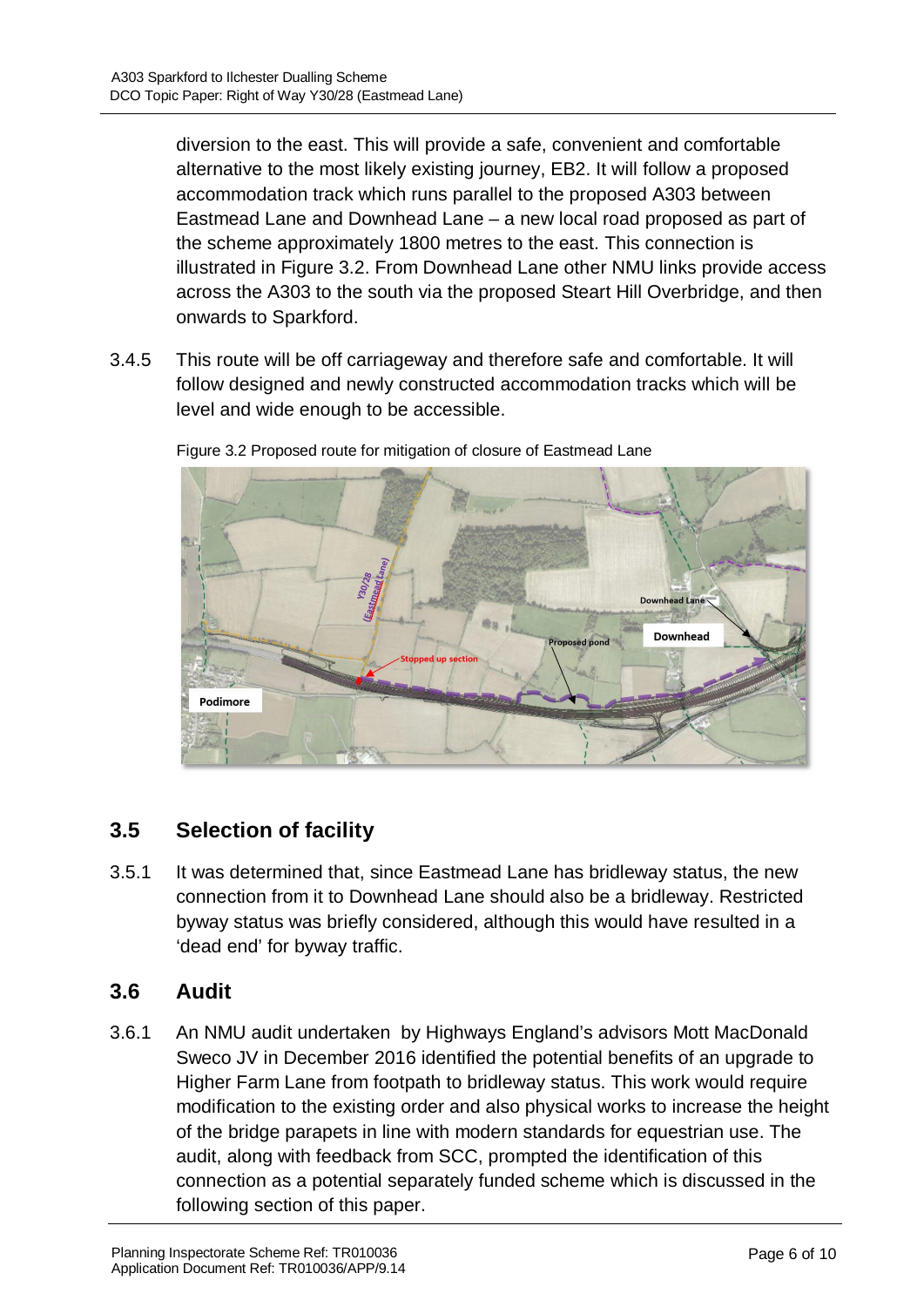### **3.7 Assessment**

3.7.1 An operational safety review and a Walking, Cycling and Horse Riding assessment, both undertaken early in 2018, identified the lack of a current safe west-east NMU route and recommended that the potential for a west-east NMU route be explored. This was a factor in the decision to select the proposed route between Eastmead Lane and Downhead Lane as this would facilitate such a route.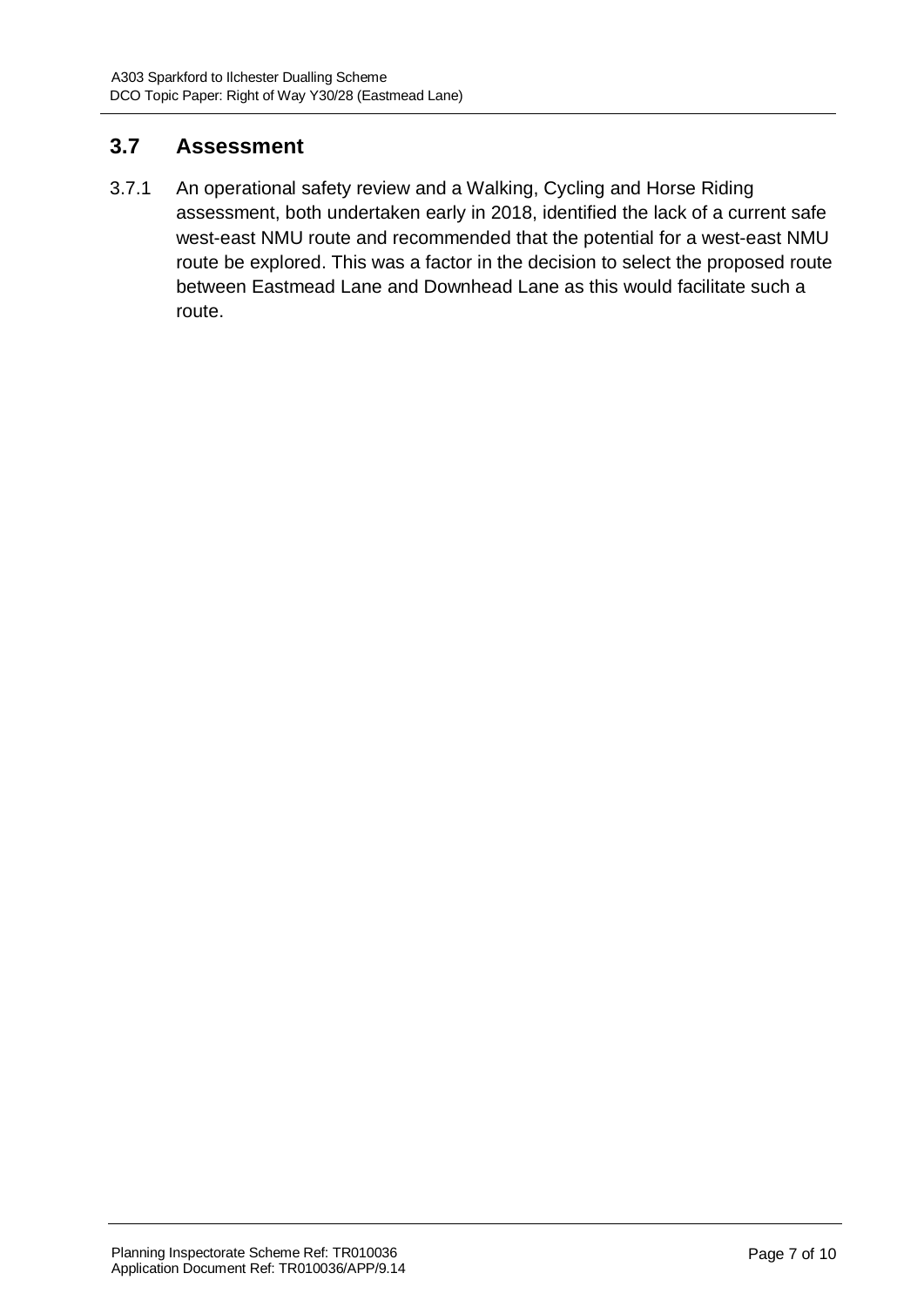### **4 Alternative proposal suggested by SCC, SSDC and SSBA**

4.1.1 In their relevant representations SCC, SSDC and SSBA [RR-040, RR-041 and RR-026 respectively] have all stated that the scheme proposals involve a diversion of over 5 kilometres and that a westerly alternative through Podimore via RoW Y30/UN would be more appropriate. The benefit of their alternative would be to re-connect Eastmead Lane with its historically severed southern projection. The route of the alternative proposal is illustrated with a black dashed line in Figure 4.1.



Figure 4.1 Alternative proposed by SCC, SSDC and SSBA

- 4.1.2 This alternative would follow bridleway Y30/29 for approximately 700 metres until it reached Y30/UN at Higher Farm Lane. The existing Higher Farm Lane Accommodation Bridge could then be used to cross the A303 into the village of Podimore. The main street through Podimore is very lightly trafficked. The total distance of this route is 1.5 kilometres as indicated in the RRs.
- 4.1.3 The distance of 5 kilometres quoted in the RRs relates to the distance that would be travelled, using Highways England's mitigation route, in order to reach the same southern destination. This is shown as a purple dashed line in Figure 4.1.
- 4.1.4 The alternative route would enable the resolution of concerns over the existing legal status of Y30/29 and Y30/UN that have been raised during liaison with SCC and SSBA.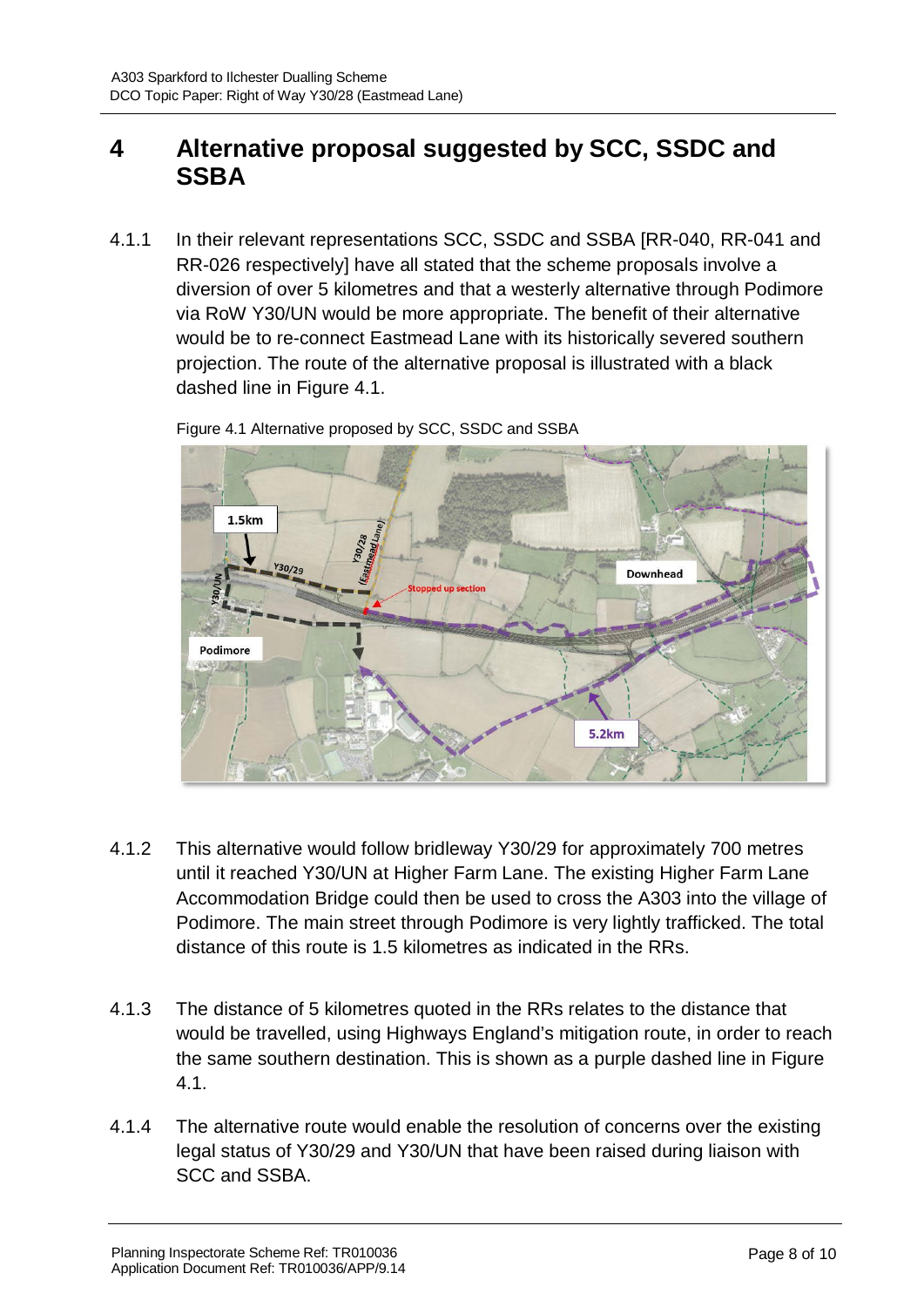- 4.1.5 Y30/UN was created as part of the construction of the Podimore Bypass in the late 1970s, although was only dedicated as a public footpath. This currently prevents use by horse riders and cyclists.
- 4.1.6 Y30/29 was created as a bridleway in the orders of a proposed scheme to dual the A303 in 1996. The orders were made by the Secretary of State, although the scheme was never constructed. However Y30/29 was recorded on SCC's definitive map and statement.
- 4.1.7 Because the 1996 scheme was never constructed, the validity of the order is in doubt. Discussions have been held with SCC to resolve this although so far have not been conclusive. As such the scheme has been assessed as if Y30/29 does exist.
- 4.1.8 The limitations of the public footpath over Higher Farm Lane (i.e. its restriction to use as a public footpath and not a bridle or cycle way) have been raised by SCC and SSBC throughout scheme development as an ongoing concern that they expect to be remedied.
- 4.1.9 As stated above, there is currently no RoW connection over the A303 between the southern section of Eastmead Lane and the existing local road on the other side of the A303. Therefore, the Applicant should not be expected to remedy this missing link as part of its DCO scheme. The impacts from the DCO scheme have been identified and mitigated through the provision of a new west-east bridleway from the southern end of Eastmead Lane towards Downhead. The proposed project will not affect the ability of NMUs to access and use the exising Y30/29 bridleway, which provides a connection east-west from the southern end of Eastmead Lane. Therefore, there is no reason for the Applicant to provide the alternative requested by SCC and SSBA as mitigation for the DCO scheme.
- 4.1.10 Highways England is willing to consider the potential upgrade of the Higher Farm Lane overbridge to bridleway status and is investigating whether funding could be made available for this but this will be considered outside of the DCO process as it is not required as mitigation for the DCO scheme and does not form part of the current design.